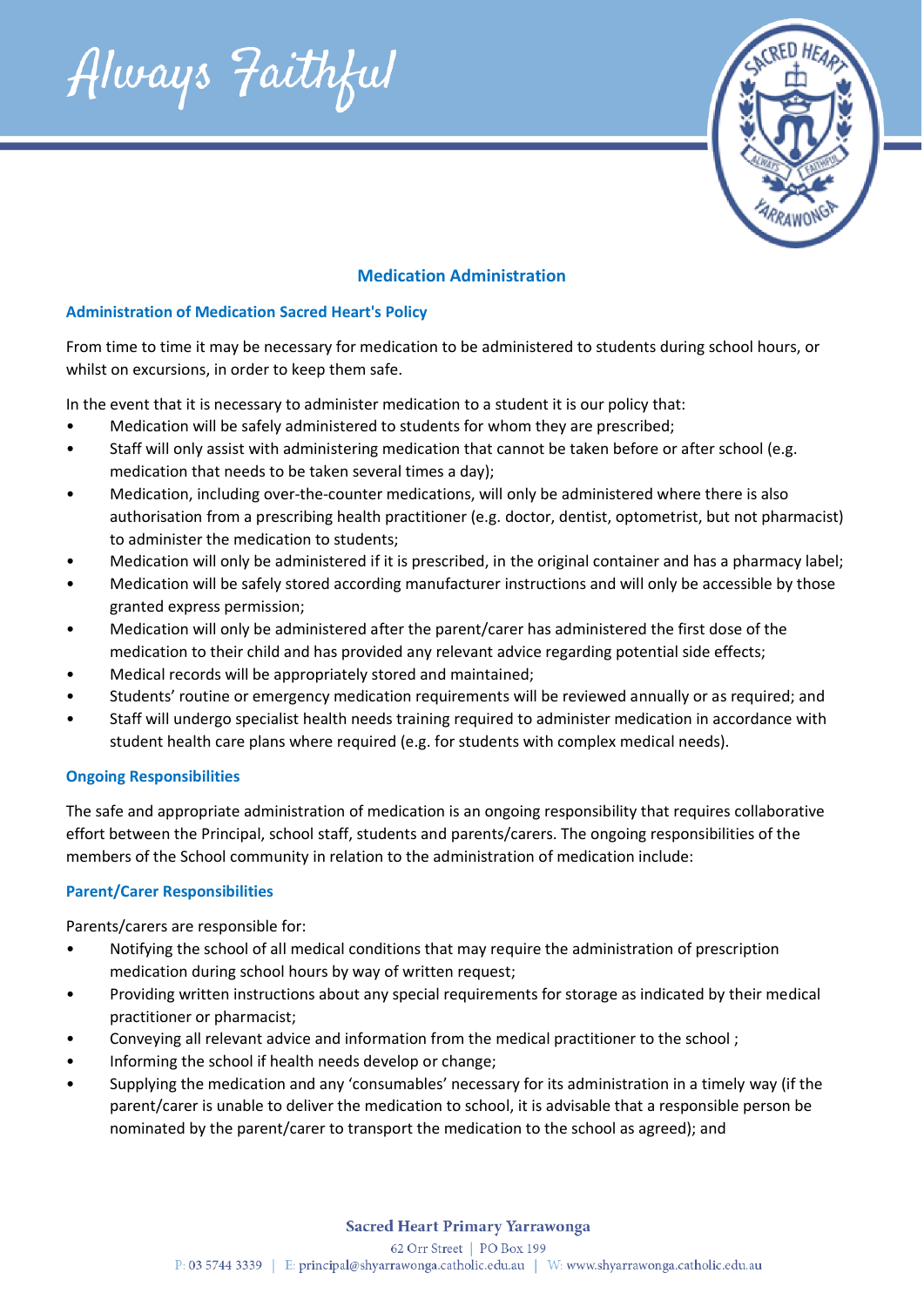



• Collaborating with the school in working out arrangements for the supply and administration of prescribed medication.

# **Student Health Plan**

A health plan should be developed for each student who is required to take prescription medication during school hours, any student who is diagnosed with being at risk of an emergency reaction, and any student that requires the administration of health care procedures. The plan should specify agreed arrangements for supply, administration and storage of the prescribed medication.

The plan will include:

- An emergency care/response plan if required;
- A statement of the agreed responsibilities of different people involved in the student's support;
- A schedule for the administration of prescribed medication;
- A schedule for the administration of health care procedures if required;
- Specific training requirements for complex medications if required;
- Procedures that make use of local medical services such as ambulances, local doctors, health centres, hospitals and community nurses when practical;
- An authorisation to contact the medical practitioner; and
- Other relevant documents.

The health plan shall be stored appropriately and updated regularly. It shall be communicated to relevant staff in a confidential manner.

Each staff member shall fulfil their agreed roles as documented in a student's health care plan and the school shall inform parents as soon as possible if a concern regarding a student's health care arises.

## **Maintenance of Medical Records**

Student medical records are maintained in accordance with our Student Medical Records Policy, which includes a provision to ensure that School is regularly updated as to the status of existing medical conditions.

## **Storage of Medication**

Medication will be stored:

- According to the manufacturer's instructions and special instructions from the pharmacist or prescribing health practitioner, or according to the student health care plan;
- For the period of time specified in the written instructions received;
- Away from classrooms;
- Away from first aid kits;
- In a non-portable, locked space such as cupboard/cabinet or fridge reserved for medications only; and
- In a secure, locked space with authorised access only.

The quantity of medication provided will not exceed a week's supply, except in long-term continuous care arrangements.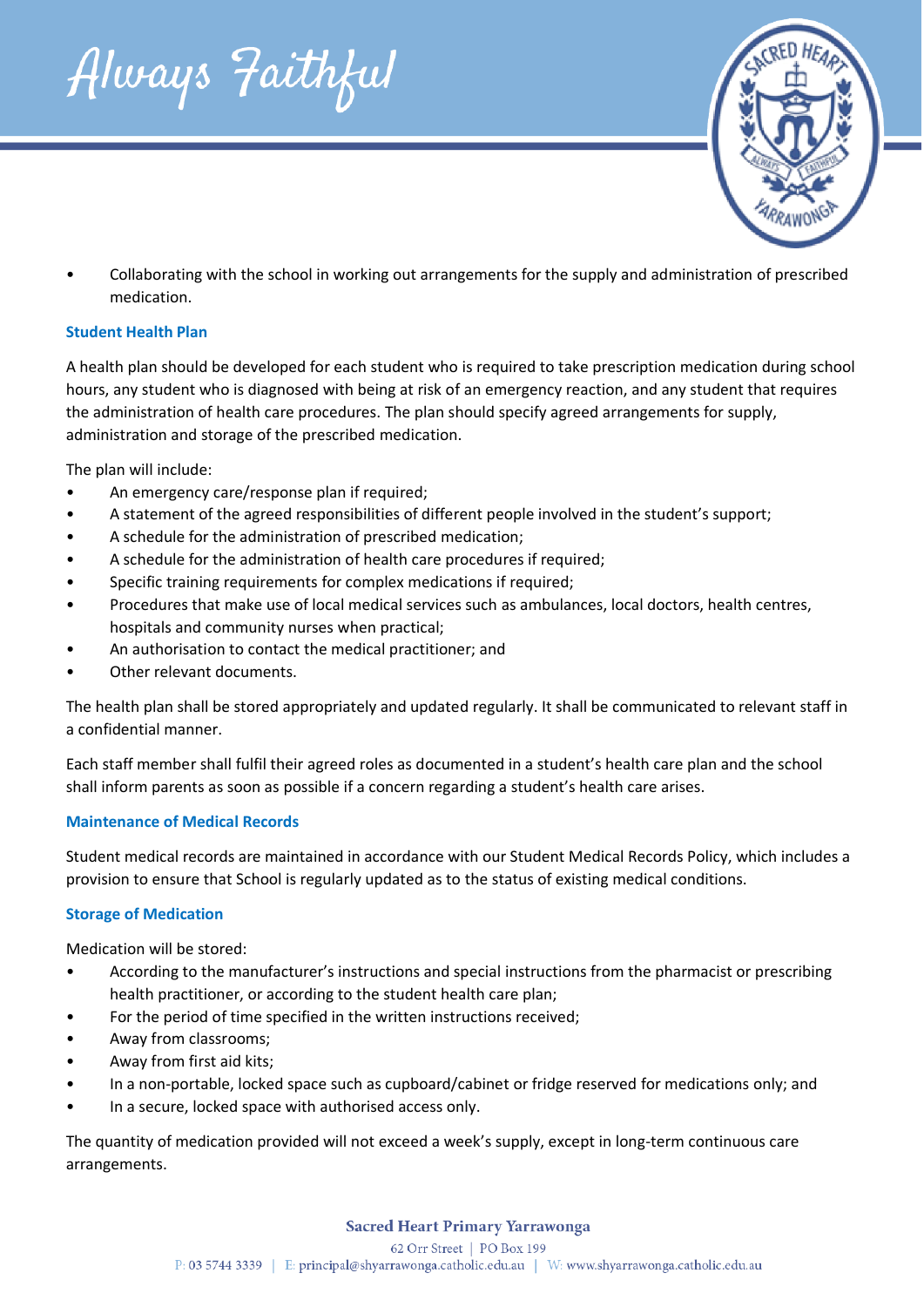Always Faithful



Medication will only be accessed by staff members who have been granted express permission to do so.

Emergency medication (e.g. asthma relievers, adrenaline auto injectors or meter/hypo kits) will be stored in a safe, unlocked location that is easily accessible to the authorised student and staff at all times in the event of an emergency. The location of emergency medication will be communicated to all relevant staff members and students.

Schedule 8 medications (known as 'controlled drugs'\*) must be stored in a locked cabinet at all times unless being administered, due to their potential for theft and potential misuse. They must be separated from all other nonschedule 8 medications.

\*NB: 'Controlled drugs' are prescription medication, such as Ritalin and Dexamphetamine, which have the potential to cause dependence or be abused.

#### **Disposal of Medication**

If the School is advised by the parent/carer that the medication is no longer required, staff members are required to request that parents/carers visit the school personally to collect unused medication. If the parent/carer fails to collect the medication then staff members are required to notify the parent/carer of the planned disposal arrangements. Unused or expired medication will be returned to a local pharmacy for destruction.

#### **Stolen or Misused Medication**

Where medication has been stolen or misused, including controlled drugs, staff members are required to:

- Notify parents/carers to arrange a replacement dosage of medication;
- Follow the established procedures for missing property on school grounds; and
- Contact Police if required (this is advised for loss of controlled drugs).

#### **Procedure**

The following safety procedures shall be followed when administering medication:

#### **Authorisation for staff administration of medication**

Parents/carers and health care practitioners must provide written permission to the school authorising school staff to administer medication to their child in accordance with this policy. All authorisations are maintained in accordance with our Student Medical Records Policy.

Sacred Heart requires parents/carers to provide authorisation using the School Authorisation of Medication Administration Form.

## **Staff Administration of Medication**

Staff will administer routine/short-term medication according to the written instructions provided by the student's parent/carer and health care practitioner.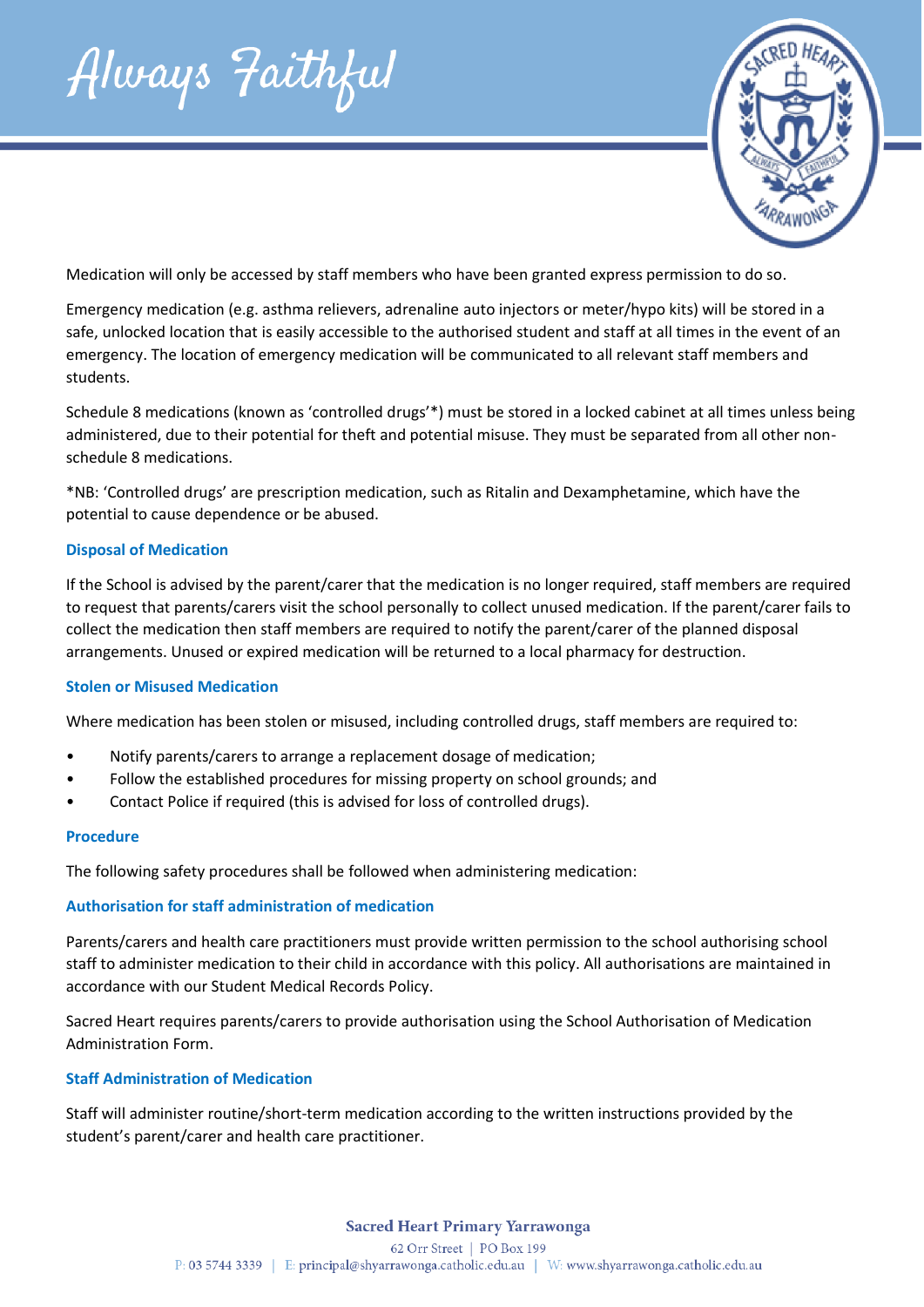Always Faithful



The same staff member is responsible for selecting, preparing, administering and recording the administration of medication to a student. The School will determine on a case-by-case basis which medications require a second person check before administration.

# Staff will NOT administer medication if:

- The medication does not have medical authorisation (for valid medical authorisation it is necessary that the original container is labelled 'Prescription Medication' or 'Schedule 8 – Controlled Substance' or the pharmacy label attached to the original container has the prescribing health care practitioner's name);
- The instructions provided by the health care practitioner or parent/carer contradict the instructions on the pharmacy label. Staff members must seek clarification from a parent/carer before proceeding;
- The instructions provided are unclear or unambiguous. Staff members must seek clarification from a parent/carer before proceeding; or
- The medication was prepared in advance for later administration (this is prohibited due to the risks of contamination or the potential mix-up with other medications).

## During administration staff will:

- Follow the instructions on the student health plan;
- Check the student's identity;
- Look at the pharmacy label for confirmation of the student's name, the medication name, dose and route; and
- Administer the medication to the student directly from the original pharmacy container.

# Following administration staff will:

- Sign the Administration Of Medication At School Record Sheet to prove the medication has been administered;
- Notify the parent/carer if the medication quantity is low or approaching its expiry date;
- Notify the classroom teacher and parent/carer if the student refuses their medication to determine possible risks and any further actions;
- Notify the parent/carer if the student misses a dose or if any other medical error occurs; and
- Notify the parent/carer if the student presents with side effects so that the parent/carer may seek medical advice, notify the Principal and record any event related to side effects of medication in student records.

It is not the School's role to interpret behaviour in relation to a medical condition or monitor the effects of medication.

# If there is an error in the administration of medication staff must:

- Phone 000 immediately if the student has collapsed or is not breathing, request ambulance services and follow the advice given; or
- Phone the Poisons Information Centre on 131 126 if there is no immediate adverse reaction and follow the advice given;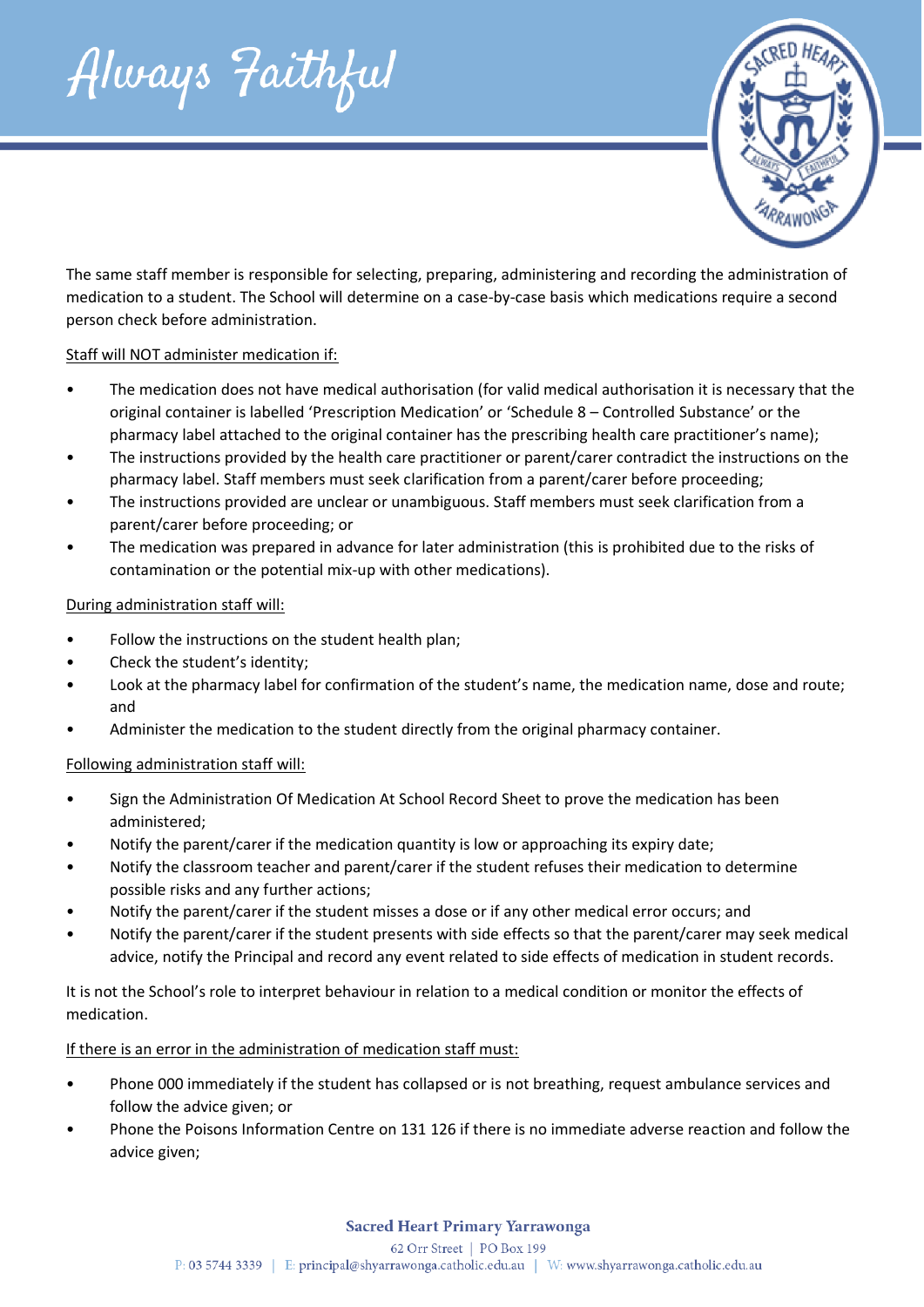



- Record the incident of incorrect dosage on the Administration Of Medication At School Record Sheet;
- Notify the Principal and the student's parent/carer of all medication errors (e.g. missed dose, dose refusal, incorrect dosage, incorrect medication); and
- Review medication management procedures in light of the incident.

# **Self-Administration of Medication**

Where it is appropriate and safe to do so students should self-administer prescription medication under staff supervision.

Self-administration may apply to students who are assessed by their parents/carers as capable, there is signed permission from the parent/carer and the student's health care practitioner and there is approval by the Principal.

# In granting approval, Principal or Principal's delegate will take into account:

- Administration Of Medication At School Record Sheet to prove the medication has been administered;
- Whether the student can confidently, competently and safely administer medication according to infection control guidelines;
- Whether the student can follow their timetable for administering medication;
- Whether the medication has any special storage requirements:
- Whether the student can demonstrate practices of secure storage of medication when that medication is potentially harmful to other students;
- Whether the student can safely dispose of sharp equipment where relevant; and
- Whether the student can ensure their own medication is not out of date.

Self-administration is likely to be appropriate for routine medications, for example:

- Monitoring blood glucose levels and the injection of insulin for diabetes;
- Inhaling preventative reliever medication such as Ventolin for asthma;
- Orally administering anti-convulsion medication for epilepsy;
- Orally administering enzyme replacements for cystic fibrosis; or
- Applying medicated ointment to the skin.

# Students who self-administer may also be permitted to carry their own emergency medication with them at all times. This will be permitted where the School has ensured that:

- A parent/carer has provided written permission for their child to carry their own medication at all times;
- The parent/carer has provided the school with written advice supporting self-administration as provided by the prescribing health practitioner;
- Staff are aware of students who are carrying emergency medication; and
- Staff who supervise the student are familiar with warning signs associated with the medical condition and are trained to administer the emergency medication if the student is unable to do so.